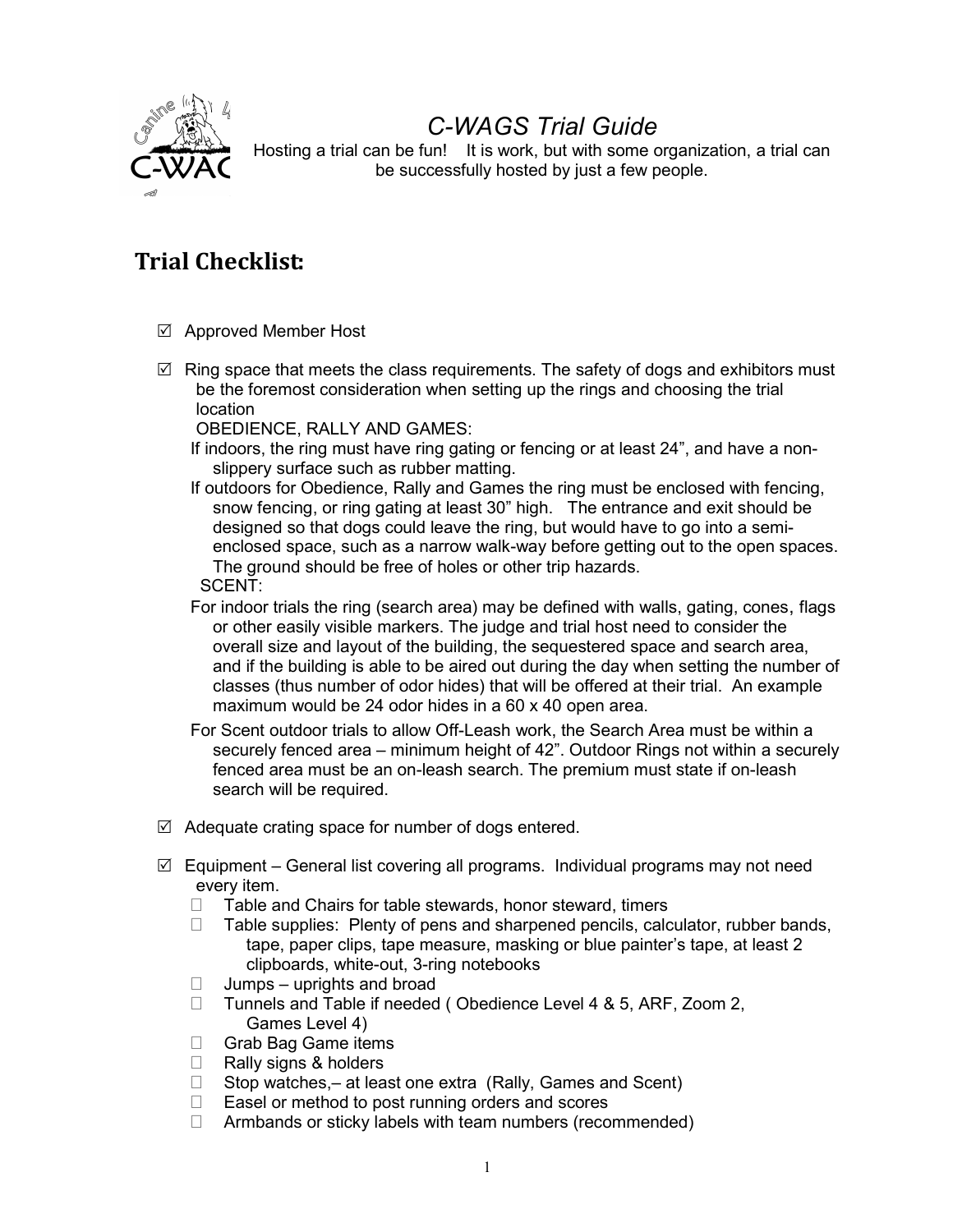- Ribbons
- $\nabla$  People
	- □ Trial Chairperson, Secretary
	- Advocate
	- Judges
	- □ Stewards Table, Gate, Timing, Ring, Scent
- $\boxtimes$  Paperwork General for all programs
	- $\Box$  Final Trial Application should be submitted at least 4 weeks prior to trial date. Trial applications may initially be submitted with judges as "pending".
	- $\Box$  Premium that contains trial and entry information
	- $\Box$  Add / Move Up Request Forms (for day of show if allowing move-ups)
	- $\Box$  Score sheets for each exhibitor plus a few spare
	- $\Box$  Blank entry forms if accepting day of show entries
	- $\Box$  **Class Results Report** for each class see sample on Host web page
	- $\Box$  Trial Recap along with Judge Evaluations- see sample on Host web page
	- $\Box$  Entry confirmation letters
	- □ Running Order (Gate) listings<br>□ **Judge's Trial Report for iu**
	- Judge's Trial Report for judge to complete on overall trial conditions

Rally/Obedience/Games

- $\Box$  Blank Exercise Modification Forms
- $\Box$  Blank Jump Height Modification Forms
- □ Rally Table Steward Work Sheet
- $\Box$  Course maps for exhibitors for Rally and Games classes
- $\boxtimes$  Member Host Liability Insurance and Hold Harmless Agreement.

Member Host must provide a certificate of liability insurance which covers the legal liability of the Member Host with Canine-Work And Games LLC listed as an Additional Insured and be indemnified. The minimum coverage on the insurance must be one million dollars (\$1,000,000.00) per occurrence.

The Member Host is responsible for meeting the insurance requirements of the facility they will be renting for the Canine-Work And Games, LLC event. Member Hosts shall be solely responsible and will indemnify and hold Canine-Work And Games, LLC. harmless for any damages or liabilities arising from hosting the Canine-Work And Games, LLC. event.

# Trial Advocates and Hosts are expected to:

- Be friendly and respectful to judges, spectators, and exhibitors.
	- o Start trial and classes at published times
	- $\circ$  Run the classes in the order listed in the premium
	- $\circ$  May post "unofficial" rally, games & obedience team scores as they are completed
	- $\circ$  Hosts are encouraged to have food available for judges and workers as well as for exhibitors
- Ensure that trials are run according to C-WAGS guidelines and procedures
- Run your trial as efficiently as possible while still creating a supportive atmosphere for the exhibitors.
- Be aware of events happening inside and outside of the ring.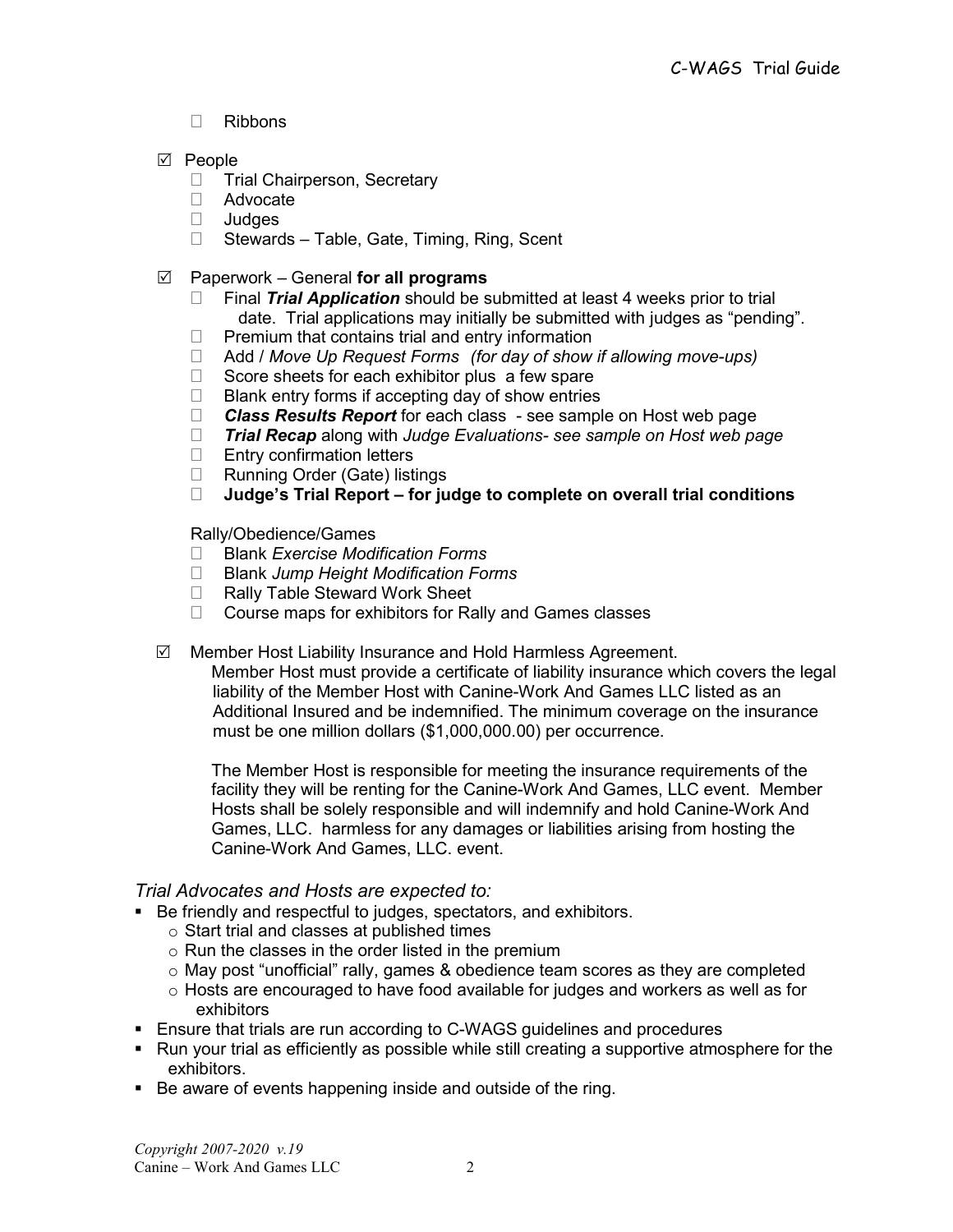- $\circ$  Aggressive behavior by any dog must be addressed with the owner. Depending on the severity of the behavior, it may be a suggestion to move the dog to a different location, up to removing the dog from the show location.
- $\circ$  Address handler delivered corrections/punishments outside of the ring. Depending on the severity, the first instance may be a warning to not do it again, up to asking the handler to leave the show grounds.
- o Address occurrences of handlers having their dog off leash, or leaving their dog unattended when not crated. An off-leash area or ring may be made available at the show site for practice or exercise.
- $\circ$  Include any above incidents in the post trial paperwork, and how they were dealt with.
- o Work to keep congestion at ring entrances and exits at a minimum.
- $\circ$  Keep entrances and exits to room/building clear. Don't let dogs not crated just hang out there so everyone has to walk past in close quarters.
- $\circ$  Dogs that are stressed or barking should not be crated in a main walkway. Work politely with exhibitors to find the best location fit for them.
- **Provide judges' evaluations following the trial**
- Have an Approved C-WAGS Advocate in attendance during the show hours
- Be familiar with required paperwork. Stay current with rules as released. Be actively involved at least once every eighteen months.
- Submit post trial paperwork within 15 days following the trial.
- Be aware of any warm-up practicing or playing right outside the ring that could be disturbing to the team in the ring. Suggest alternative area if possible.

## Judges are expected to:

- **Judge all exhibitors consistently against the current rules as written**
- Run your ring in an efficient manner while still accommodating conflicts as much as possible
- Maintain a positive / can-do attitude in the face of adversity
- Remember that you will be a big part of a new exhibitor's first impression of our organization.
- Give each dog your full attention and a fair evaluation of their performance based on the current rules of the program.
- Dress in a clean, neat, conservative style according to the conditions.
- Conduct themselves in an honest and ethical manner when interacting with the public and providing dog related services.
- Never conduct yourself in such a manner that it will reflect poorly on C-WAGS or the sport of dog competition when handling your own dog. Actions that reflect negatively on C-WAGS, its events or its exhibitors in a negative manner may be subject to disciplinary action. Including your actions on social media and in public forums.
- Notify C-WAGS of any issues observed with exhibitors, hosts, judges regardless if you are at the trial in an official capacity or not.
- Use a written contract/confirmation letter or email with Trial Host to prevent any misunderstandings of what compensation and arrangements are expected.
- **IMMED 19 Immediately notify the Trial Host and C-WAGS if a situation arises and you are unable to** fulfill your assignment.
- Inspect the ring before the trial. If outside check for any low, or unsafe spots in the area.
- Complete a Host Evaluations following the event and submit directly to C-WAGS.
- **Refrain from making critical statements to exhibitors regarding the host or judges when** attending trials in a non-judging capacity
- Be actively involved in an event at least once every eighteen months.

# Judges may not act as an Advocate during classes you are judging.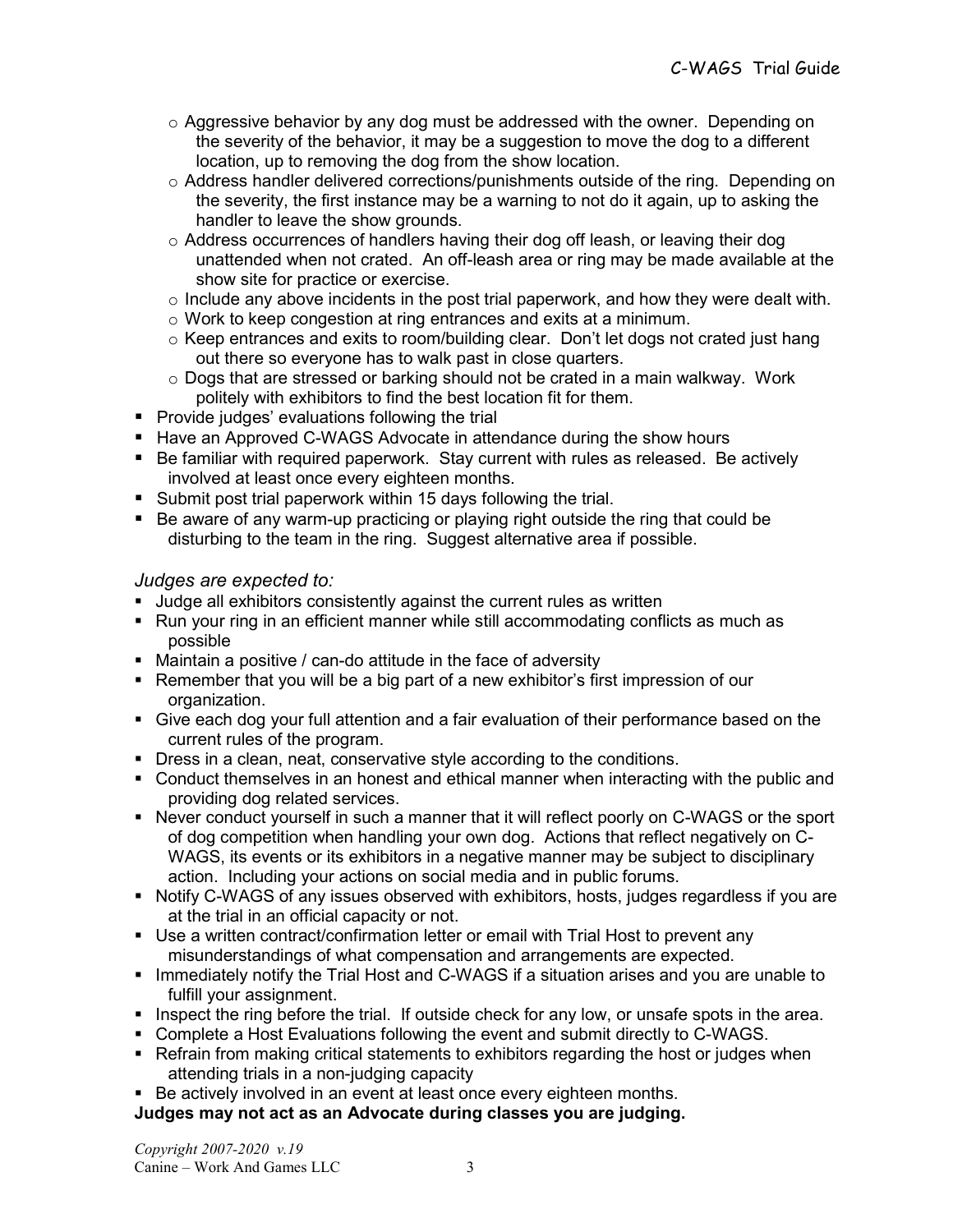# Typical Trial Time-line

- \_ Choose a date and secure location for trial. Confirm appropriate space for rings and crating.
- \_ Determine Programs and classes to offer Rally, Obedience, Games, Scent
- Determine who will be Trial Secretary, who will be Trial Chair
- \_ Divide jobs among the Member Host Trial Committee
- \_ Contact judges work out details of compensation, travel, expenses, what classes they will judge, how long or many classes in a row / day will they judge. If offering ARF class let judge know if you have Tunnel or the Table available. Judges can be a great source for helping to determine running order of classes if you are unsure. Provide your judges with a layout of the building and their ring along with directions to the trial site. Send judges 2 signed agreements / confirmation letters. Judges should sign one and return it to you or you may use electronic (e-mail) agreements if agreeable by both parties. Which ever version is used it should include specific details of agreed upon arrangements including at least:
	- o Dates and Location of trial
	- $\circ$  Classes judging and limits if any
	- o Judging fee per class, dog or day. If judge is trading judging for entries of their dog amount credited
	- $\circ$  Travel Expenses including
		- o Who is making travel arrangements if any, reimbursement limits
		- o Who is making Hotel reservations if any and paying, how much to be reimbursed
		- $\circ$  Dollar limit on Food Allowance that will be reimbursed or is included with travel expenses total.
	- o Deadline date score sheets / courses to be given to trial host / secretary
	- $\circ$  For judges that have not judged in that location prior Ring sizes and any oddities about ring shape. A detailed drawing of the trial site may be helpful, including the size of the ring, what obstructions may exist, what side might be preferred for entry and exit.
- Submit Trial Application (may submit as pending prior to judge's confirmation). A CERTIFICATE OF LIABILITY INSURANCE with Canine-Work And Games LLC listed as an Addition Insured/Certificate Holder must be submitted at least once per policy year, or you may submit a copy with each Trial Application. Many insurance companies provide this at no additional cost.

Final application for any pending judges should be submitted at least 4 weeks prior to trial.

- \_ Determine what special awards if any will be awarded.
- Create premium. Premium to contain:
	- **Member Host**
	- Date and Address of trial
	- Name and contact for trial Member Host
	- **Trial Secretary contact information**
	- **Entry limits if appropriate**
	- Classes offered
	- If Day of Show entries will be taken
	- Scheduled class order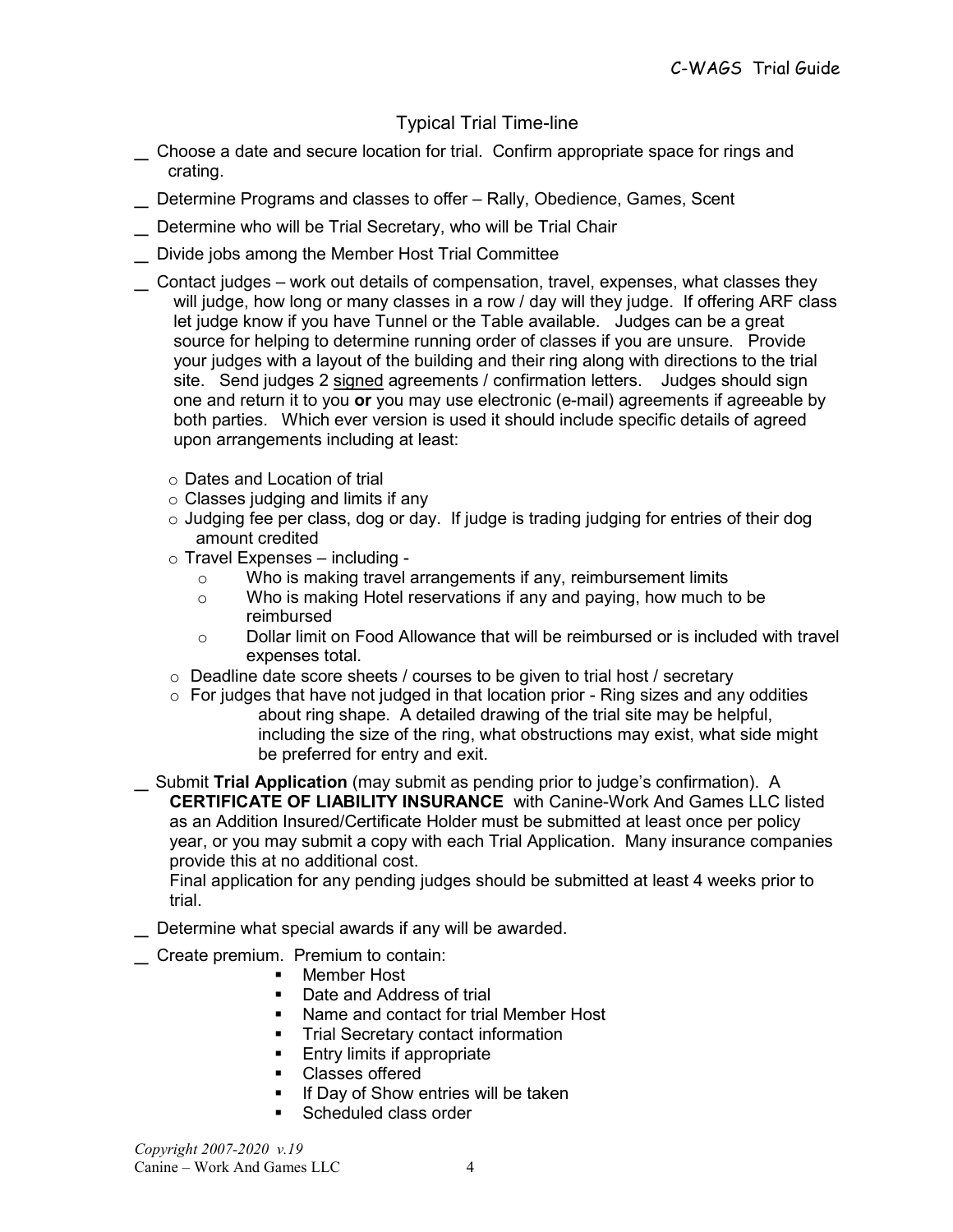- **Judge for each class**
- Directions to trial site
- **Entry form with attached Disclaimer. It is highly recommended that** you request a copy of Team Registration form be attached to entry blank. Also suggested that entry form has a place for exhibitor to indicate if using a manual or electric chair.
- **If move-ups will NOT be allowed, that statement must be included. If** not listed, move-ups must be allowed.

Suggested to also contain:

- **EXECUTE:** List of motels in the area that allow dogs
- C-WAGS registration form
- **Directions to the show site**
- **Volunteer worker sheet**
- **Special Awards**

#### Do not post premium until you receive trial approval

- Distribute some premiums to local training facilities. Post to appropriate group lists
- \_ Make travel and hotel arrangements for judges if Host responsibility. Send information and directions to judges.
- \_ Order ribbons and any special awards or trophies to be awarded (should be at least 30 days prior for best prices usually). Hosts may choose the ribbon colors and styles to award. Placements must be awarded to at least the top four teams in Obedience and Rally. More placements may be awarded. All qualifiers must be offered a ribbon. Trials held as a league or tournament are not required to award placement in individual classes. Overall placements and special awards may be given at the end of league. . Decide if any and what special Jr Handler Awards will be given out.
- L C-WAGS logo available at Hodges Badge www.hodgesbadge.com Round logo #G332; Stineman Awards www.stinemanawards.com or contact C-WAGS for logo if needed. May order ribbons from any vendor.
- \_ Start planning what food if any will be served. It is encouraged to do so, sharing food together builds bonds.
- Start lining up stewards
- \_ Determine how you will track entries for each class.
- \_ Record entries as received. Contact any exhibitor regarding missing information, especially any missing registration numbers. On-line registrations are normally returned within 24 – 48 hours of submission. So other than day of show registrations, the exhibitor should have a registration number . Encourage exhibitors to submit a copy of their registration with their entry. If trial limits are used, any entering after limit has been reached should be contacted and given a choice of being placed on a wait list or having their entry fee returned. If any exhibitor indicates they will be using an electric or manual wheel chair, notify the judge so that courses can be reviewed to be sure adequate room is allowed.
- \_ Every exhibitor MUST submit an entry form with a signed release including judges and trial officials.
- \_ Collect and check necessary equipment.
- Contact judges if they have not sent courses, score sheets by agreed upon date.
- Make worker schedules and notify them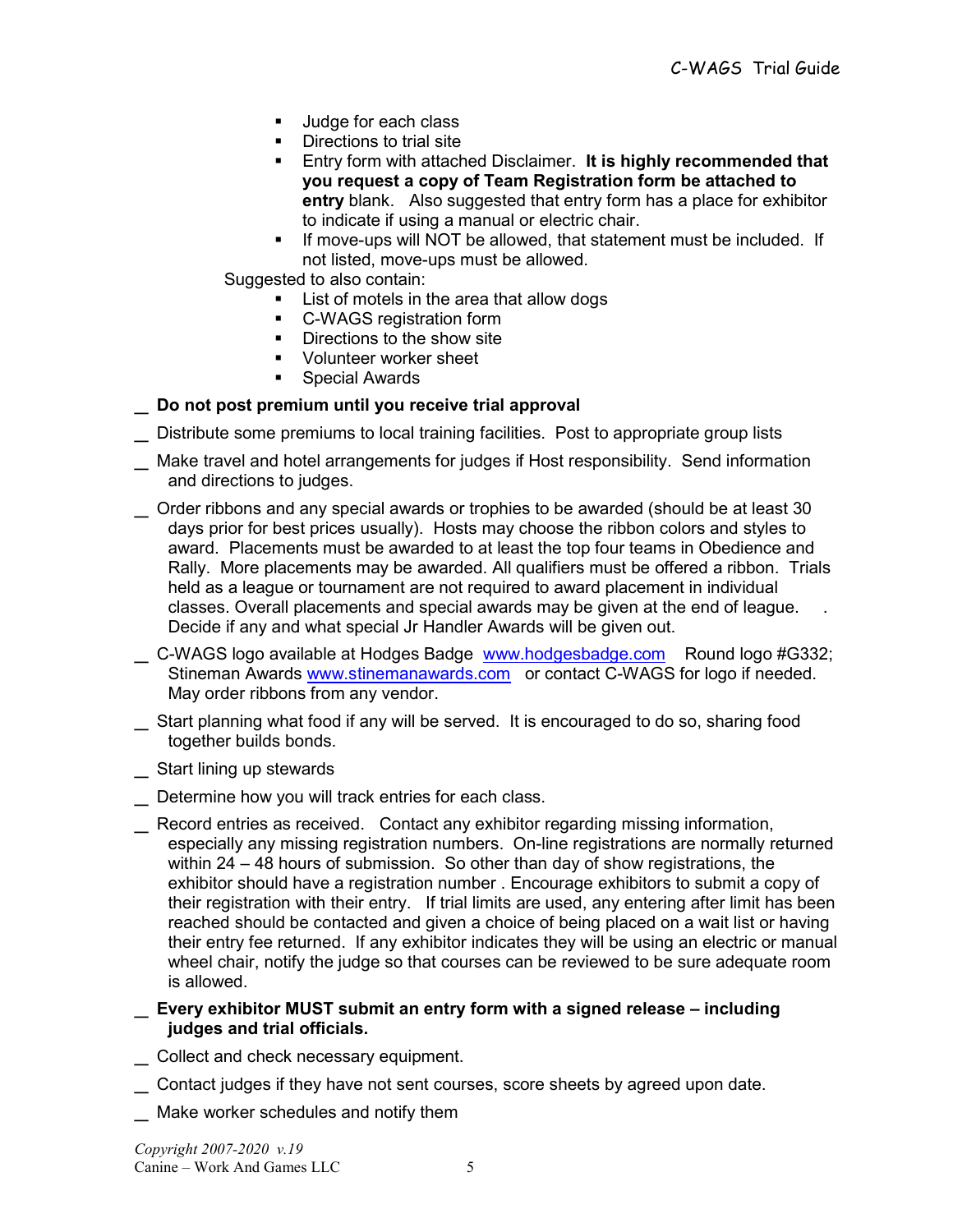# \_ Ribbons received?

\_ At Trial Closing: (recommend it to be approximately two weeks prior to trial)

- $\circ$  Send entry confirmations to exhibitors and judges must be sent so that they are received at least 5- 7 days prior to the trial (may be email or Postal Mail) and must include:
	- Start time of at least first class in each ring.
	- Number of entries in each class
	- Order of classes in each ring (should match order listed in premium, note any changes)
	- Trial Secretary contact information
	- Any Judge changes since premium was posted Should Include:
		- Availability of food
		- Directions, facility rules
		- Any special awards not listed in premium.
- Follow up on any missing Registration Numbers
- Assign Team Numbers to each exhibitor team. Hosts are not required to use armbands or stickers, but it is recommended to assign team number to be used on score sheet and reporting sheets. Print armbands or stickers with Team numbers if used.
- \_ Determine team running orders. Group jump heights together. Jump heights do not have to run sequentially, such as small to tall, but could start with a mid-height, go up then go back to lower heights which can be beneficial to do when a handler has more than one dog entered in smaller classes.
- \_ Print Class Results Sheets for each class. If using a word processing or spread sheet program to track entries, you will be able to mail merge or copy and paste on the Results page.
- Copy Score Sheets for each exhibitor plus a few extra, label or write the entry information on the sheet (It is helpful to print the A & B divisions on different colored paper for large Obedience or Rally classes). Group the score sheets together by class, round, and in the running order that appears on your Gate Sheets. May be helpful to sequentially assign a number or letter to each class, round, of a trial with a large number of classes. Then all paperwork for that class would have that number / letter copied onto it. It makes it easier to match the course, results sheet, score sheets.
- \_ Print page 2 of the Trial Recap Report so notes can be made day of trial. Final version may be completed at home after the trial.
- \_ Copy Rally and Games courses. Recommended that each exhibitor receive one, especially Games. But may post a copy in lieu of individual copies.
- \_ Confirm judge's travel arrangements. Find out what refreshments they would like at their table. Do they have any dietary concerns?
- \_ Confirm amount of needed food (if any)
- \_ Confirm checks to pay judges will be available the by the end of the trial.

#### Set up day/evening prior –

\_ Use checklist to load everything to take to show site.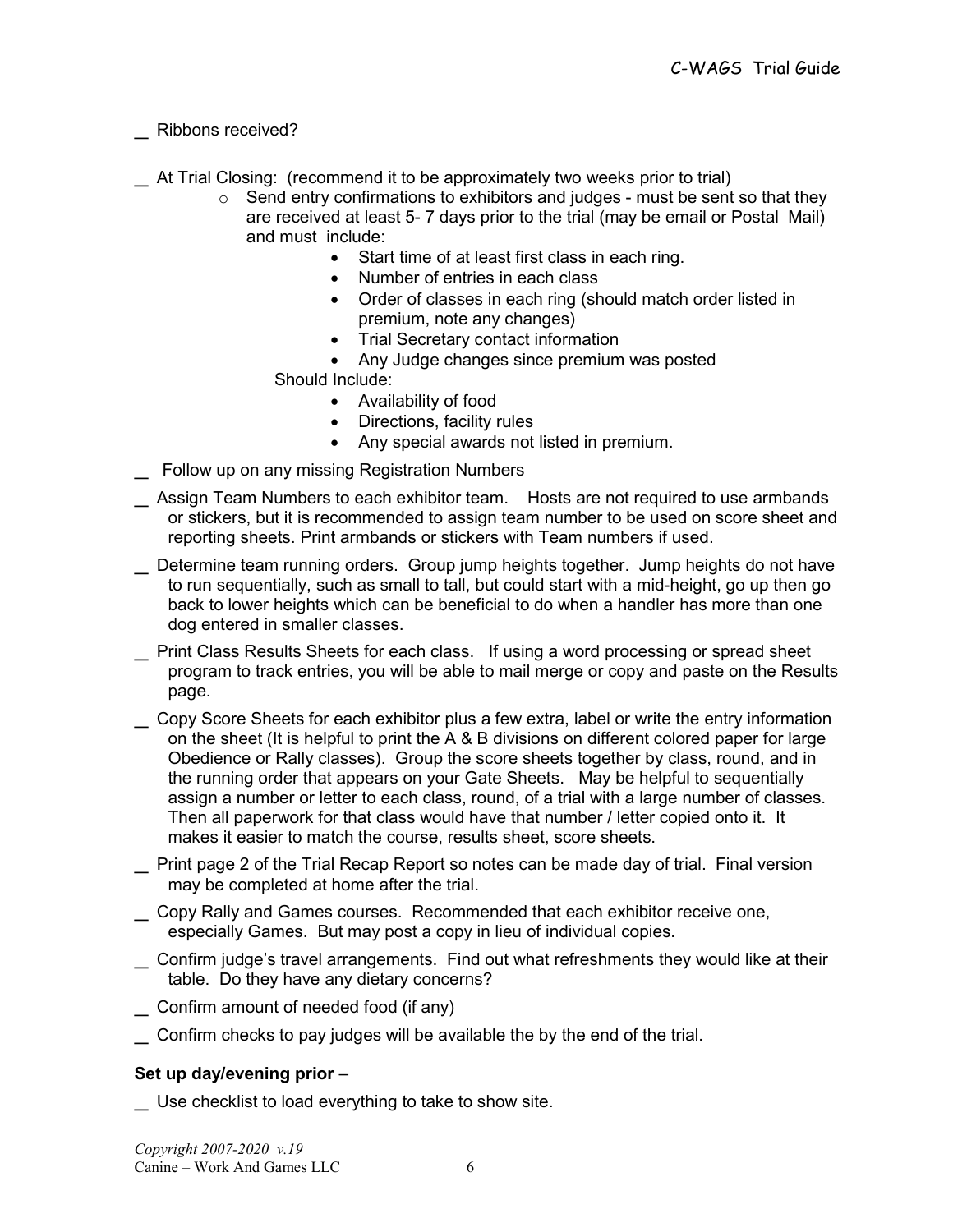- Set up ring gating; locate tables, chairs, table supplies at each ring. A designated practice ring may be used during the trial (Obedience, Rally, Games).
- Set the board that will contain the running order sheets. It should not be in the immediate vicinity of the gate opening. The entrance and exits of the rings need to stay clear and open so the next dog in does not need to be concerned about people and dogs coming into their space to look at the gate sheet. People should be discouraged from congregating in those areas. For Scent trials the running order board will be in the exhibitor's waiting / crating area.
- \_ Set up awards, trophies, ribbons
- \_ Post Worker Schedule

It's helpful if the first rally or games courses of the morning can be set the evening before. Day of Show

- \_ Have Fun!
- \_ Set out the Rally course maps, modification forms, move-up forms, blank entry forms (if accepting day of show entries), It is helpful to exhibitors to have Title Tracking Sheets available.
- \_ Put class paperwork (Score sheets, Class Results Report, copy of Running order) on table for at least the first class.
- \_ Post Running Order
- \_ Check on food and awards
- Welcome judges and exhibitors
- \_ Day of Show entries if accepted need to be added to each Gate Sheet, Class Results Report, and a score sheet created.
- \_ It is highly suggested that you provide a master listing of all entered teams and their registration numbers. Have each handler verify that the correct number for their dog is listed. Score sheets may be given to handlers after awards for that class but they MUST be returned to trial Host. Copies can be kept by exhibitor. Having a 3-ring binder with dividers by class that exhibitors return their score sheet to, has been used successful. By having the score sheets available throughout the trial those workers, exhibitors who don't get a chance to really look or record their score information can do so when they have the opportunity. It reduces interruptions to trial secretary or table steward looking up score sheets later.
- Verify the Class Results Report has been signed by the judge for each class and any Trial Officials Results has been signed by the appropriate judge.
- \_ Advocate should assist Trial Secretary with completion of all post trial paperwork: judges' evaluations, Class Results Reports, Trial Recap,

For Exhibition Only: Handlers may move entered dogs to FEO on the day of the show. Dogs may be handled by a person other than the registered partner. Scores will not be included on the Trial Results Sheet. If listed on the Results sheet, the score should reflect as FEO. A dog younger than 6 months may show as FEO as long as they enter classes without jumps.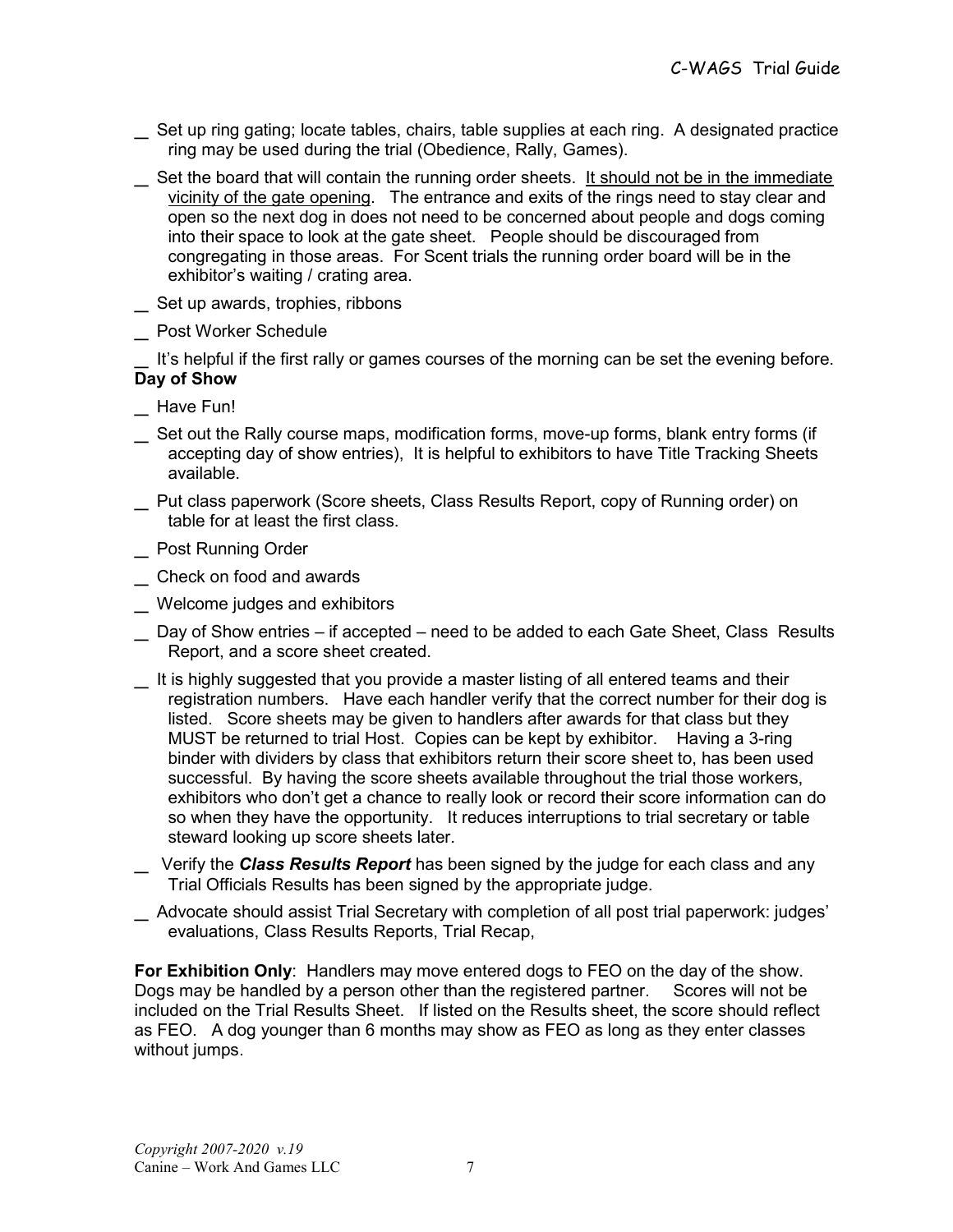# Post Trial Paperwork

- \_ Must be postmarked within 15 days following the conclusion of the trial. Highly recommended to keep a copy of all mailed items. Original score sheets must be keep by the trial host for one year.
- \_ The Class Results Report for each class must be signed by Trial Secretary and Judge. One Trial Recap Report covers the entire period of the trial.
- Complete a Judge's Evaluation for each judge
- Include a check or money order payable to C-WAGS for amount due. The amount due is based on the total number of entered runs. Results mailed past the 15 day deadline must include an additional \$15 late results fee.

## Emergency Situations

 In the event a judge has an emergency in the 48 hours preceding the trial and cannot fulfill their judging assignment, the Judge must immediately notify the Host and C-WAGS. Every effort will be made to acquire the services of another judge. If that fails the steps for day of trial emergency will take effect.

 In the event the judge has an emergency on the day of the trial and cannot fulfill their judging assignment, the Judge must immediately notify the Host and C-WAGS. The Host should take the following steps:

- 1. If another judge is scheduled to be in attendance, either as an exhibitor, spectator, host, or judge of another class, that judge should be asked to take over for the absent judge. The judge is not required to assume the additional classes. If they do assume the classes they should be compensated at an agreed upon rate. If by judging this class it causes all 4 qualifying legs to be earned under the same judge, the title will still be issued upon notification to C-WAGS.
- 2. If there is no other judge in attendance, or the judge in attendance declines the additional classes, then the Advocate may judge the class. The Advocate may have another knowledgeable person Team Judge with them.

In the event the nature of the emergency prevents a Judge from notifying the Host and / or C-WAGS, after waiting 30 minutes, the host may re-arrange the order of classes, giving the substitute judge time, as long as no exhibitor is denied opportunity to compete, or would be offered a refund of entry fees.

Once the decisions have been made on how the absence of the judge will be handled, the exhibitors must be notified of the changes. Post trial paperwork would contain the name of the absent judge along with the name of who substitute judged.

The safety of exhibitors and dogs are important. As such, the trial may be cancelled in the event of threatening weather and / or conditions. Trial Host is not required to refund entry fees paid.

From premium "Notice to Exhibitors":

- $\Diamond$  The organizing committee may refuse any entry for any reason.
- $\Diamond$  THERE SHALL BE NO REFUND for entries in the event a dog and/or handler are dismissed from competition, regardless of reason for such dismissal.
- $\Diamond$  There will be no refunds if the trial has to be cancelled for any reason.
- $\Diamond$  Refunds will be made for females in season upon written request accompanied by a statement from the exhibitor's veterinarian.
- $\Diamond$  Returned checks do not constitute a valid entry. There will be a \$25.00 service charge for returned checks. Payment of entry fees and service charges shall be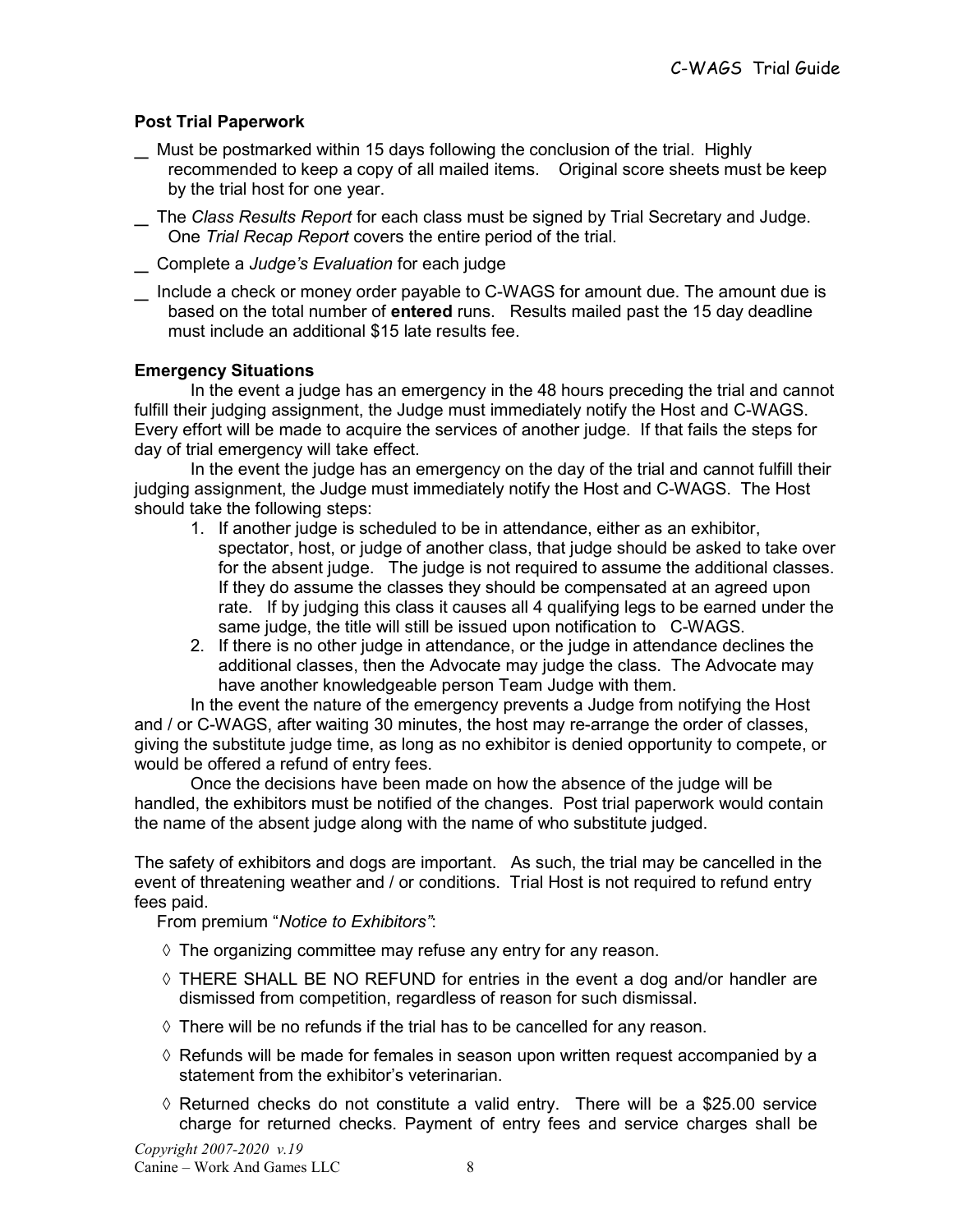made by money order within 7 days of notice to exhibitor of returned check. Any fees not received within 7 days of notice result in cancellation of event results for all classes for the registration number(s) of delinquent entry/entries. No reinstatement of results is possible. (Host may modify the dollar amounts in this statement)

**Judging Order** – Dogs should be listed on the Running order / Gate Sheet in the planned running order, which should have the teams grouped together by jump height. If there are conflicts or a handler has more than one dog moves may be made by the Gate Steward. Any change in the running order must be conveyed to the Table Steward so the Score Sheets can be arranged in the correct order. In multi-ring trials hosts may choose to use a "magnet or clip" running order. Handlers will place their number on a board or other surface to indicate they are ready to run and will run in the order their number is added.

Unusual Occurrences - Any unusual occurrences which interrupt / create a disturbance of a class the judge will determine the best course of action – always giving the exhibitor in the ring the benefit. The team may be allowed to restart that portion of the exercise up to leaving the ring and coming back in later and starting the complete class over.

Judge's have final decisions – The Trial Host may not override any decision made by a judge. Trial hosts are encouraged to submit concerns on the Trial Recap Report.

Trial Official's Division – (Rally, Obedience) Judges not officiating that class, Trial Hosts, and Advocates are not required to enter the Officials Division. They would do so if they wish to compete but not be in the placements. Those in a Trial Official's division may be in the regular class running order (other than the class judge), but would be not be eligible for placements in the regular classes. Their results should be reported with the rest of the class on the Class Results form. A judge entering their own class would be judged by another approved judge either before the regular class starts, while awards are being determined or after awards are presented. Their scores would be reported on the Class Judge Section of the Class Results report.

Trial Committee - Typical committee chair responsibilities:

#### Trial Chair -

- Secure location for trial.
- Confirm Advocate's availability
- Coordinate and verify other Chair's activities
- Invite Judges, negotiate terms of agreement; including who is making travel arrangements, hotel, judging fee, food allowances, expense limits.
- Submit Trial Application along with Proof of Insurance
- Paying judges at the conclusion of their judging assignments
- Ordering ribbons / awards
- Making sure all necessary equipment is at the trial site
- Solicit and schedule stewards
- Work with Trial Secretary on completion of Trial Recap following the trial

# Trial Secretary –

- Work with Trial Chair to put together the judging schedule.
- Prepare trial Premium

Copyright 2007-2020 v.19 Canine – Work And Games LLC 9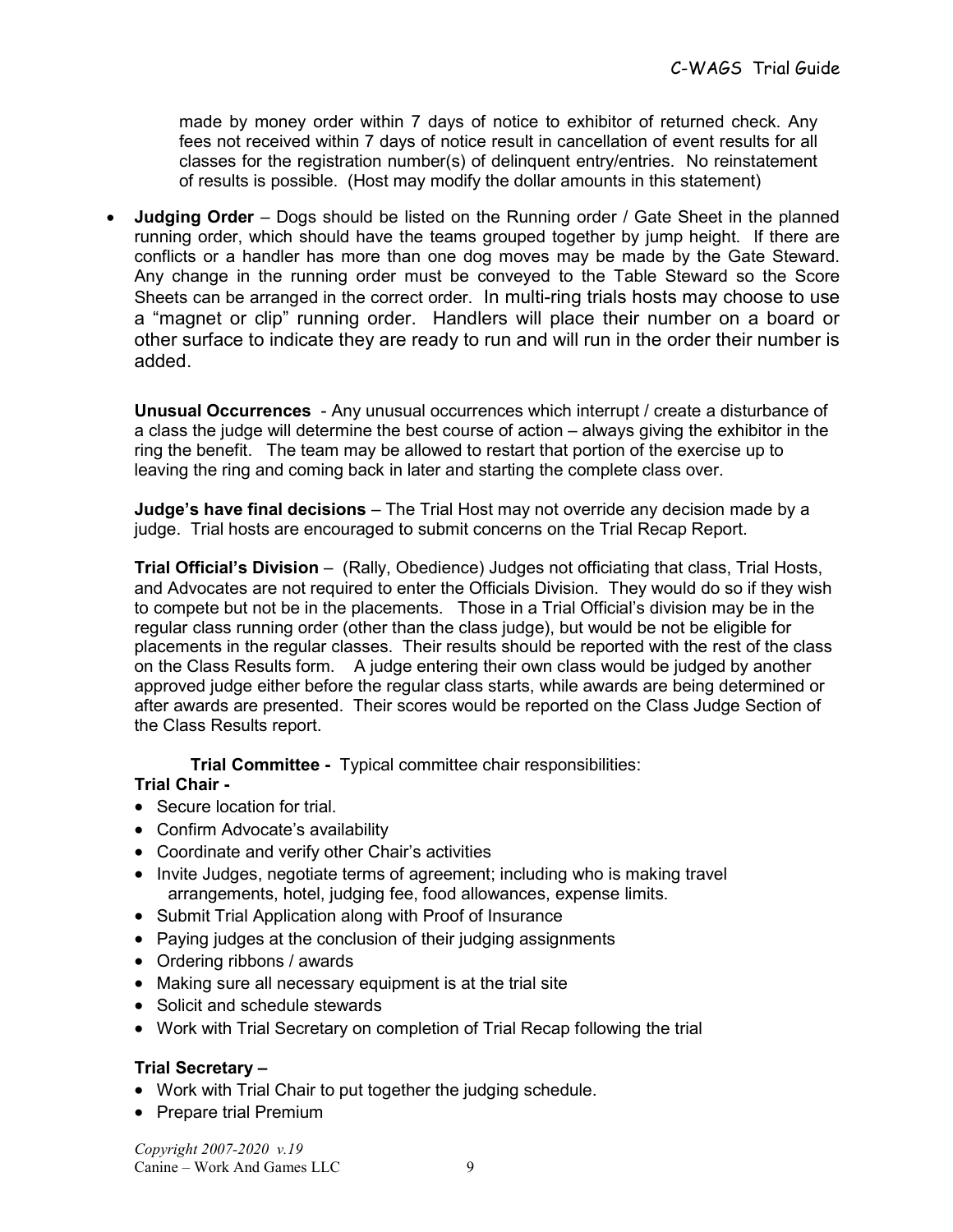- Responsible for all trial paperwork, including receiving entries, preparing Trial Report Sheets, copying score sheets and any courses. Completion of Trial Recap Report.
- Assigning Team numbers
- Preparing Gate Running Order Sheets. Teams should be grouped by jump height. Separation of divisions (A,B, Jr) should only be done if running as a completely separate class.
- Accepting Day of Show entries if allowed
- Submitting Reporting paperwork within 15 days of the close of trial.

## Hospitality Chairperson –

Trial hosts are encouraged to have food available to judges, workers, and exhibitors.

- Determine food to be available and cost or if on a donation basis.
- Arrange for vendor, shoppers or volunteers to provide food.
- Ensure necessary serving utensils, dishes on site.
- Be familiar with Food Safety Standards.
- Select gifts if any for judges / workers if resources allow
- Socialize with known and unknown exhibitors during the trial

## Awards Chairperson –

- Work with Trial Chair to determine awards if any
- $\bullet$  If Special Awards will be given write the description and how the exhibitors will be eligible for them. Create sign up sheets if necessary. Examples of Special Awards: NQ raffles, High scoring rescue, oldest dog (or handler  $\odot$  ), youngest handler, oldest or youngest team, Poop raffle (entry for each poop picked up at hotel or show site), Newbie exhibitor, fastest time (in a rally class)
- Solicit awards from business or trial host members
- May order ribbons in place of Trial Chair doing so
- Monitor and make awards during the trial to those who have earned an available award.
- Have ribbons ready for each class presentation

The Stewards - Knowledgeable stewards can help immensely to keep the trial moving along smoothly. Below are the typical jobs for each steward.

#### Table Steward

- Handles the paperwork, as prescribed by the judge
- May check in exhibitors for class and distribute arm band/stickers, or the trial host may set up a self-check in system.
- Make sure the correct info is on each score sheet (class, armband #, breed of dog, jump height)
- Have the score sheet for the next dog ready for the judge. The use of two clipboards is suggested. The judge has one with current dog, next dog's score sheet on second clipboard. Judge will hand the clipboard after the run to the Table Steward and pick up the next board that is ready to go. A rally alternative is that the judge will hand the clipboard to the timer and they will enter the time on the score sheet and then hand the clipboard to the table steward.
- Table Steward or Timer should record the time on the score sheet in the rally classes.
- Total deductions on score sheet after each run, determine final score
	- Transfer score to Results Report if correct
	- Notify judge if score sheet appears incorrect or something is questionable
	- In Rally, the Table Steward will add any deductions for Time Faults or exceeding the Retry Limit to the score sheet.

Copyright 2007-2020 v.19 Canine – Work And Games LLC 10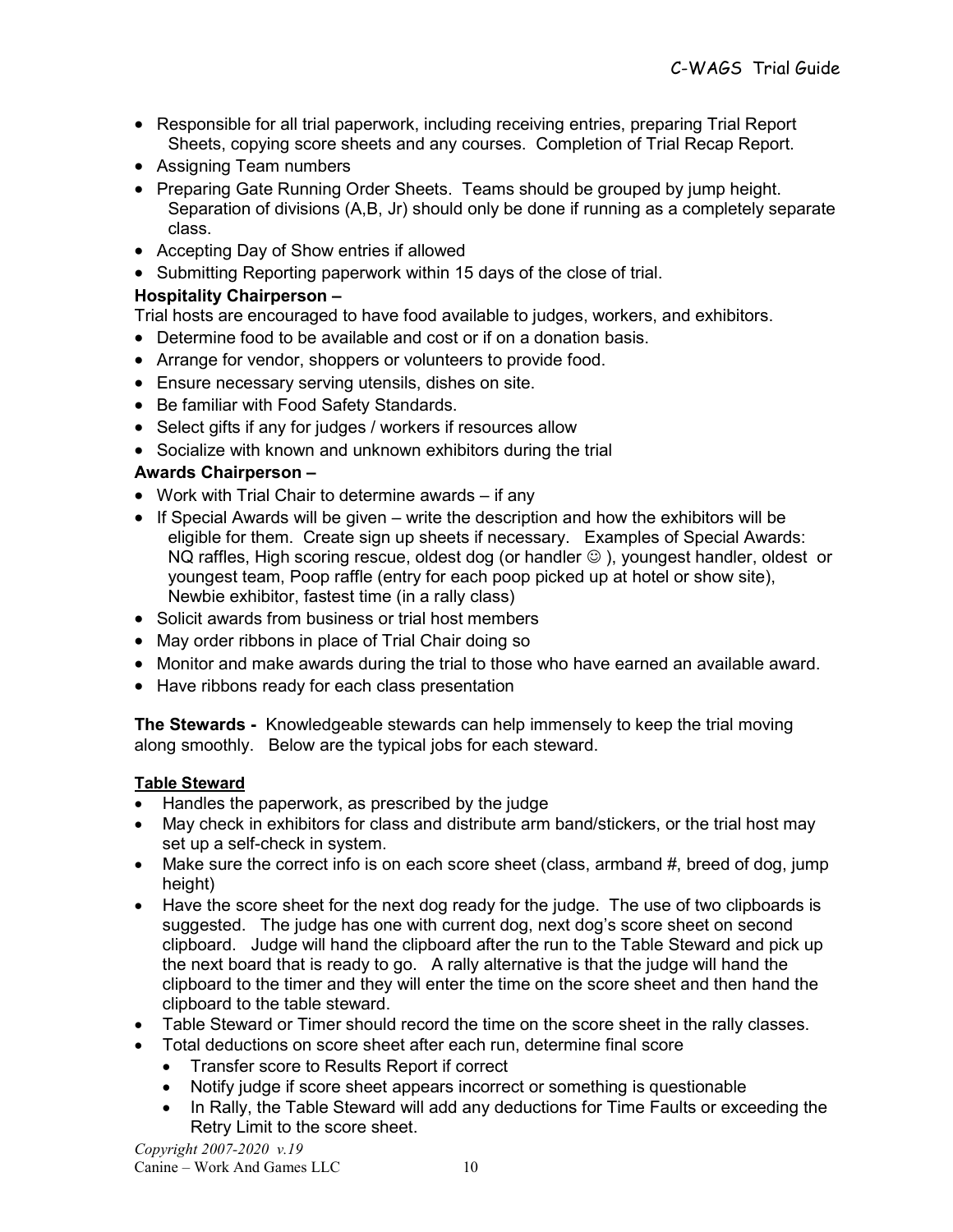- Post each rally team's score (but not time) at ringside after their run is finished
- Ensure that all ribbons and trophies are available at the conclusion of each class

#### Gate Steward

- May distribute armbands
- Mark dogs "present" on Gate Sheet
- Ensure the next dog is 'on the line' and ready to go. Should always know where the next three dogs are, and that they know who they follow.
	- Handle ring conflicts or a change in running order if necessary
	- Any changes in the running order must be conveyed to the Table Steward
	- If next dog isn't around, call the following dog
	- Report absences to the Table Steward
- Check the jump settings for each dog if the jump is used
- May return leash to handlers when they're done with their run (before they leave the ring)

## Ring Stewards

May need more than one

- Post each rally team's score at ringside after their run is finished
	- This duty may be handled by the Table or Gate Steward
- Set up the next class / course / reset disturbed items
- Serve as a figure 8 "post" in Level 2 obedience
- Change jump heights as needed
- Serve as Honor Steward in Level 2 obedience. Judge will instruct steward prior to the class of the position of the dog and handler, which will be the same for all teams. As soon as the working team has completed the on-leash heeling exercise and the judge announces Exercise Finished, the Honor Steward should repeat "Exercise Finished", at which point the honor team is released and will leave the ring. Handler may talk with their dog throughout the exercise. A dog that changes position or turns 90º or more will receive a Fail for the exercise.
- Take or return leash to exhibitors as needed
- Places and removes gloves and articles in Obedience Level 4 and 5
- Other jobs as necessary and directed by the judge

#### Scent Steward

Have a very important job. They will put the odors into the vessels and place according to the judge's directions. They will remove the scented items from the ring. They are the only person that may touch any of the odor containing items. They also need to be available to set up any scented item that may become moved during the class. It is up to their discretion if they would like to compete in Scent Detective classes. If they choose to also compete, they may NOT set up the ring in which they are going to be competing in.

The same person may not act as both the Advocate and Scent Steward since they would be in the sequestered space and not in the exhibitor area. (see Scent Steward Guide page 26. – which may be printed out for Scent Steward use at a trial)

#### Timing Steward

The timing steward times each Rally, Games and Scent run. It is helpful to have 2 stop watches. When the team finishes, the stop watch can be handed to the Table Steward to record the time, while the Time Steward has the second stop watch ready to begin timing the next team.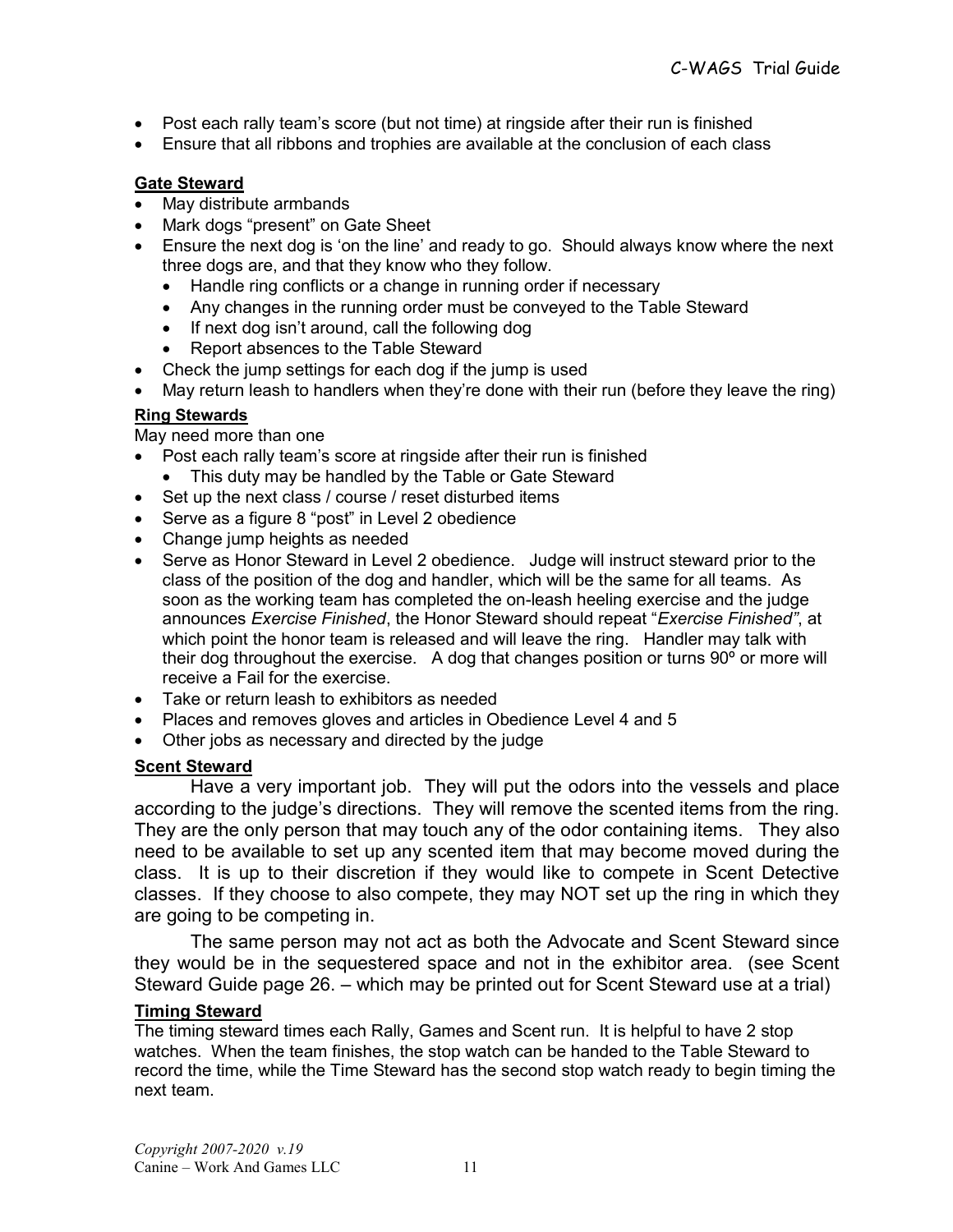If for any reason the watch malfunctions, do not say anything until the run is over. Inform the judge of any timing issues as soon as the run is complete. On the score sheet record "NT" for time.

#### Course Builders

Course builders are primarily used in Rally and Games but can be used to help the judge set up the ring for the next class in Obedience and Scent also. Your other stewards can also be designated as course builders.